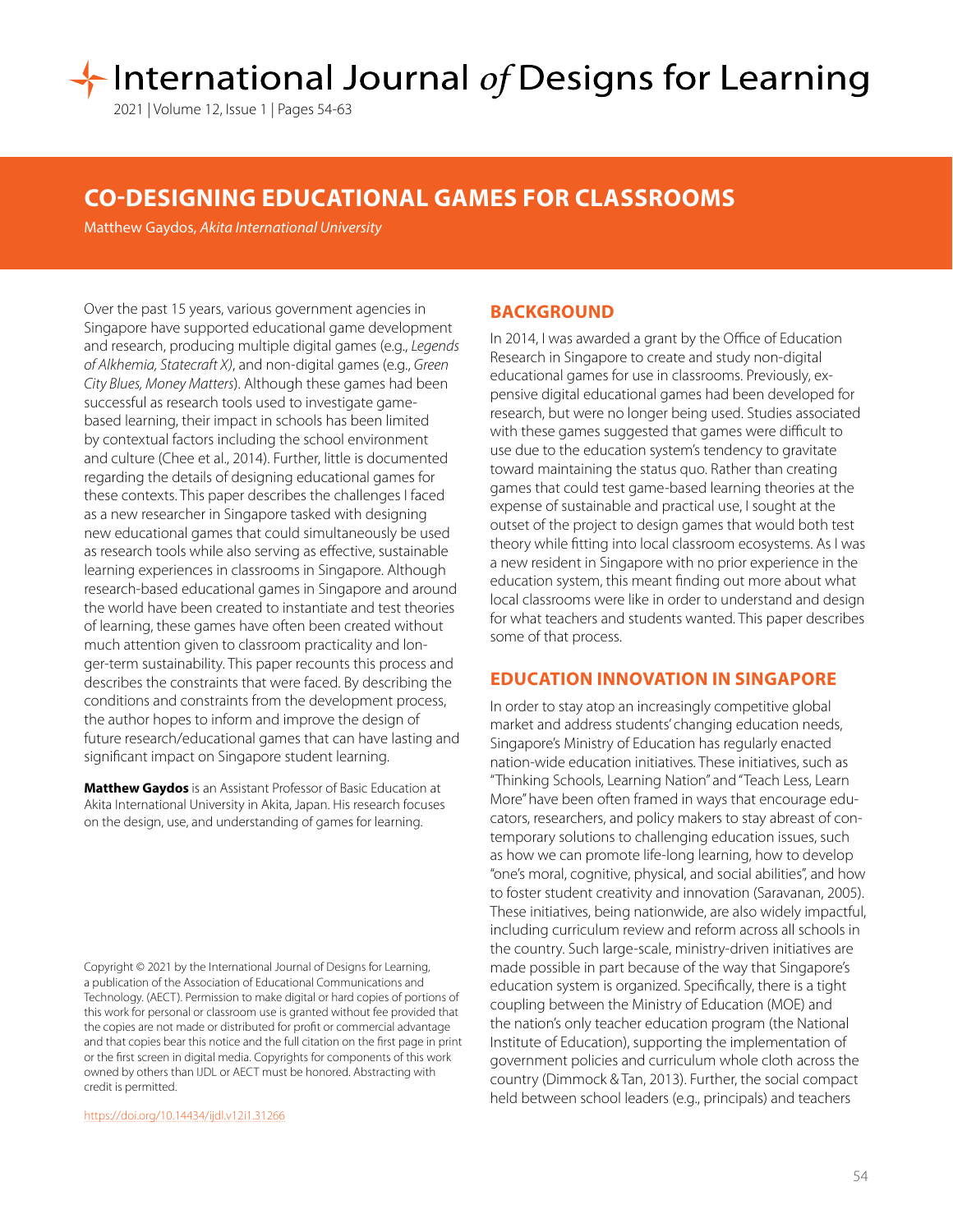in Singapore includes a culture that values traditionally Confucian-based paternalistic leadership, in which school administrators are expected to be have "moral courage", to be "honest, considerate, trusting, inspiring, and understanding", as well as "domineering and strong-willed" (Ibid p. 13). Teachers, in turn, are expected to defer to and follow the authority and guidance of the leadership (Ibid). This centralized structure and school culture can create scenarios where teachers find themselves encouraged and supported to enact government initiatives but must figure out on their own how such initiatives will be adapted to and implemented in their classrooms.

One area where this has played out is with the design and use of educational games. In the early 2000s, Singapore's Ministry of Education, National Research Foundation, and the National Institute of Education began supporting gamebased learning research and development projects. Game development was supported across a variety of topics and media such as Ideal Force (Chee et al., 2006), a digital gamebased experience to teach physics, Statecraft X (Chee, 2013), a digital role-playing game designed to teach citizenship, and Mind your Money, a board game to teach financial literacy. Some of these games were able to show significant gains in student learning in limited contexts (e.g., Chee & Tan, 2012), and the games' researchers suggested that further game-based learning work would need to overcome key social tensions in order to be successful in Singapore. Specifically, they highlighted the ways that learning approaches that are embedded in educational games' designs differ from the largely pragmatic approaches to education often adopted by local teachers who tend to defer to actions that maintain the status quo. A game, on its own, is insufficient for disrupting this system, the authors argue, as there is also a need to spur innovative teaching practices (Chee et al., 2014). Practical, structural, and cultural shifts must accompany games if we are to avoid using them as new tools that achieve the exact same ends as before.

These studies into educational games research in Singapore (e.g. Chee, Mehrotra, & Ong's, 2014) have thus far echoed prior work highlighting the importance of situating education interventions in local classroom cultures (Squire et al., 2003). More recent research has pointed to teacher-reported barriers to adopting games in classrooms as less about theory and more about issues of logistics and practice, such as finding the time to use games, finding the right games to fit their needs, ascertaining technical or financial support, and figuring out how to use the games well (Koh et al., 2012; Takeuchi & Vaala, 2014). Education research into gamebased learning cannot be strictly about how games work in theory but must also address how they work practically and design-based approaches can be applied here to balance these needs (Barab & Squire, 2004; Brown & Campione, 1996). In particular, such approaches guide games projects to address 1) persistent problems of teaching practice and

2) use iterative and collaborative design for both developing educational theory and simultaneously enacting sustainable, systemic change (Penuel et al., 2011). To date, such an approach has not been documented in Singapore but was thought to be an approach that could address the previously documented needs of designing for local contexts and effective learning.

This paper describes the design and development of one non-digital game, *Sovereign City*. The game was created using a co-design approach in which teachers were considered stakeholders, central to the design, use, and effectiveness of the final product (Roschelle & Penuel, 2006). The game's development team, consisting of one researcher/ game designer and one visual artist, regularly consulted with the teacher-clients in order to understand their needs and integrate their ideas into the games' designs. The game prototype developed through this approach took approximately six months starting from the first meeting and ending with playtests with students in authentic classroom settings (i.e., as a part of the teachers' curriculum).

The remainder of this paper is structured as follows. It first describes the constraints that were perceived throughout the project, characterizing the initial rationale used to create the game. It positions the development research and design as a process that can help solve a problem held by the stakeholders, the game as a product and potential solution, and the teachers and students as stakeholders and users. It describes the context, game, and development process, organized in terms of the initial constraints, including the beliefs and goals that were held by the designer *a priori*, the game's development and how it plays, and a reflection on one full implementation of the game and future work.

## **INITIAL CONSTRAINTS**

Prior to the start of the game's development, three major constraints were considered essential to meet. These constraints were derived from the designer's prior work on developing digital games for classrooms and underscoring the importance of creating coherent classroom game experiences (Gaydos, 2013). First, for games to be adopted in schools and used effectively in ways that met local needs, a bottom-up co-design approach was chosen over a top-down approach, where a bottom-up approach meant acknowledging and designing from the primacy of classroom culture (Squire et al., 2003). That is, the games developed were intended to first address the needs of the teachers and students in everyday classrooms, an approach that resonated with prior recommendations in Singaporean education reform (Luke et al., 2005).

The second constraint that the games also needed to incorporate was the needs of researchers, but not at the expense of usability. At the onset of the project, the needs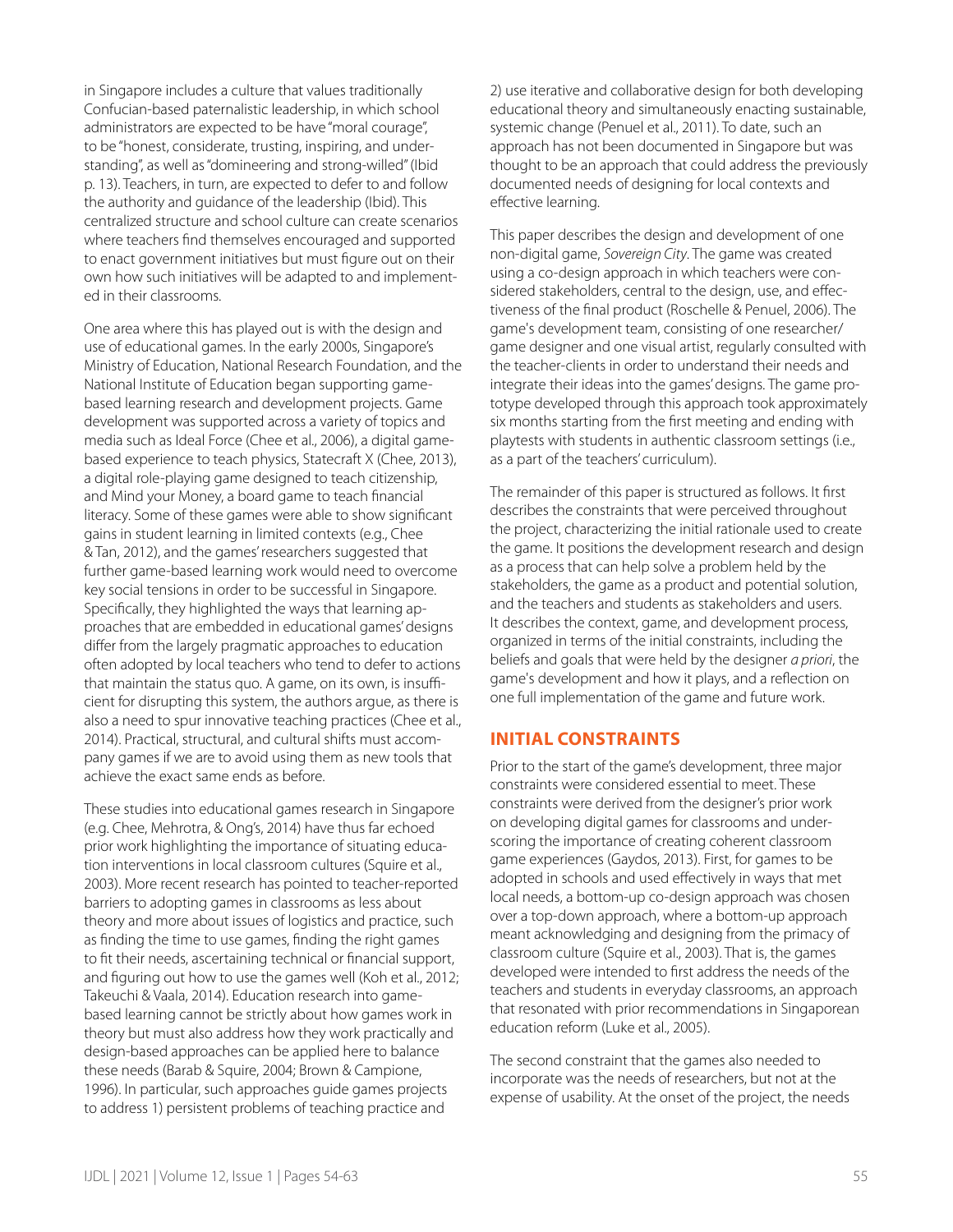of the researchers were largely in terms of grant fulfillment, including creating games that were low cost, research-generating, educational, and useful for teachers. Students' and teachers' needs were approximated (prior to meeting) as "games that were playful and educational."

Finally, constraints were derived from assumptions about working in public Singapore schools, established broadly through discussions with local teachers, researchers, and administrators: the game should be educational at face value, visibly integrating content that the school or teachers find valuable, and the games shouldn't be offensive or lewd, avoiding topics deemed politically sensitive (e.g., marriage, sexuality, or providing opportunities to critique Singapore). as these topics might be inappropriate for classrooms, unfavorable for future political support, or even illegal under local law.

With these constraints in mind, the project began with a series of meetings between the author and local educators interested in using games in their classrooms, connecting through shared personal contacts as well as through specifically designed speaking engagements organized through a government-supported initiative. These organized talks were intended to bring researchers and educators together to create communities of practice and as a research project to better understand how such communities of practice could be developed and supported. I was invited as a speaker to one of the talks, as I was seeking collaboration with local teachers to co-develop educational games.

Because of these talks, I was introduced to teachers who expressed interest in using games in their classrooms. Future meetings were arranged with these teachers to better understand their specific game interests and needs and Sovereign City, a geography game, was developed as a result of this collaboration.

## **SOVEREIGN CITY**

*Sovereign City* was co-developed with three teachers at an academically strong school in Singapore. Of the three participating teachers, two had less than two years' experience teaching, and one had more than 10 years of teaching experience. The teachers conveyed interest in including games in their classrooms to better address typically boring content in a new and engaging fashion. They reported that they didn't regularly play games of any sort, but they had poor experiences with a digital game that was implemented in their school previously, as the game had significant technical hurdles that disrupted student experiences and thus learning. Despite their prior negative experiences with digital games, the teachers were generally positive about the potential for non-digital games. Over the first three months, I sought to 1) help the teachers understand what sort of game was possible, 2) to understand the teachers' particular

needs in order to develop a game that best fit their intended use and 3) to begin soliciting ideas about what sort of game they would like to use.

In the first meeting with teachers, we played a previously created physics game that I had developed with a local artist. The goal of this first play session was to show concretely the type of product that would be created as a result of collaboration, to reassure the teachers that a viable product was possible, and to show teachers what new contemporary games were like. In subsequent meetings, we played commercial games that exhibited mechanics that were new for the teachers (e.g., games in the deck-building genre) so as to expose the teachers to a broader variety of contemporary commercial card games. Prior discussions with other teachers had suggested that games like Monopoly were commonly understood as the canonical board game that was thus most appropriate for educational redesign, for example by replacing properties or community chest spaces with quiz questions. I felt that showing teachers new games with new mechanics would help them to think of new ways to use games beyond embedded quizzes.

Playing games together to begin the researcher-teacher collaboration had other purposes as well, including trust-building, whetting teachers' appetites for game-design, providing the teachers and researchers with shared game playing experience that could be referenced later in the design process, and for improving my own understanding of the work of the teachers in Singapore and the school system in general.

From these meetings, I came to understand that the teachers had no single preferred pedagogy to apply to the games, pre-defined designs that they wanted to see created, or institutional constraints that defined specific goals (e.g., specific content to be covered by the game). They hoped that a game would be developed that could improve how well students learned the content from the textbook and later, ideally, produce quantifiable learning gains. They were supported by their school as they explored new pedagogical tools and were not pressured to show results immediately. The geography content that they wanted the game to address was not mandatory for all students, rather was an optional extension that the teachers chose to cover, time permitting.

Additionally, through these meetings with teachers, the following needs were explicitly identified: 1) the game needed to cover a particular chapter in their geography curriculum that discussed issues of energy sources and use, a section of their curriculum that they felt was especially boring for students and difficult to teach, 2) the game needed to be non-digital because prior work with digital games were met with significant technical complications and classroom disruptions, 3) the game needed to fit within a 50-minute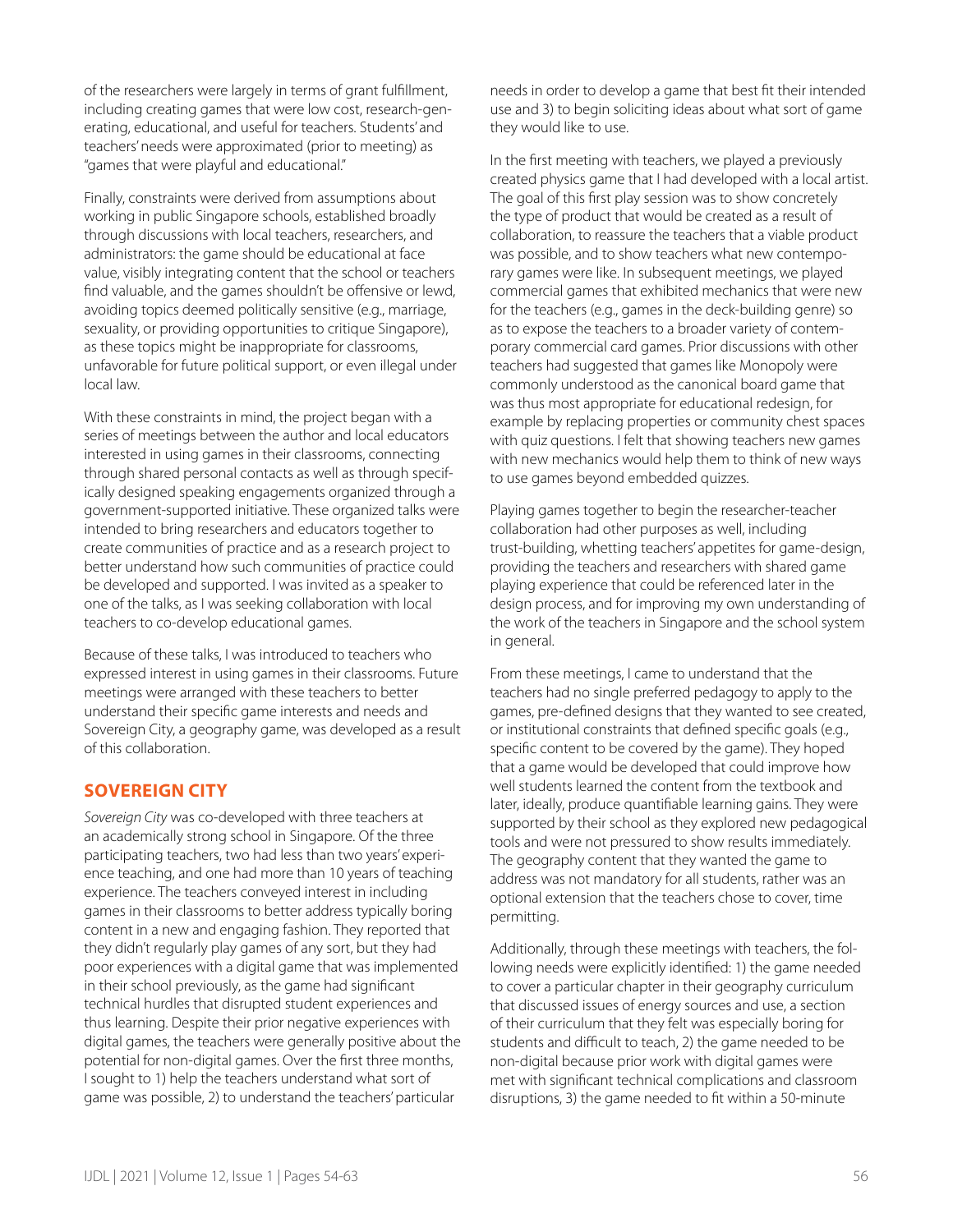

**FIGURE 1.** a (left) Iconographic art used to test the mechanics. The teachers preferred this aesthetic. b (right) Sovereign City Prototype Card Art representing energy produced through animal domestication. Art by Shirin Rafie.

long classroom session or multiple sessions. Additionally, the teachers had no budget for development, and so the game had to be low cost, provided by the research budget. To support the development process, the teachers could provide curriculum materials (e.g., books), content advice, regular hour-long meetings to review game development and provide feedback and could recruit students for playtesting. A tentative timeline was established, allocating about four class periods for game play during spring of the following year.

Together with the teachers, three topics were brainstormed as potential content areas that could be appropriate for a game based on the book that teachers were using: 1) Policy, values, and argumentation, 2) conceptually understanding energy production 3) the emergent energy crisis associated with balancing a country's development and the negative outcomes of development (e.g., pollution), and 4) a data collection activity associated with understanding energy consumption in their lives. A variety of game ideas were introduced and discussed, including already-existing genres (e.g., bidding games such as Modern Art; deck-building games such as Dominion), and the possibility of making a new game without starting from an already existing game (e.g., something about argumentation).

#### **Design and Development**

After about three meetings, the teachers and I agreed that a next useful step would be for me to create a game prototype that they could play and provide feedback about. The teachers could only dedicate about one hour per week to the project, and so rather than spend the next few months designing a game an hour at a time from scratch together, we decided that the teachers' expertise would be best applied through feedback at weekly playtests.

The first prototype of the game was based on the deck-building genre, with the aim of introducing students to different types of energy resources that could be used to develop further energy-based infrastructures and to introduce the notion of an energy crisis that could occur if consumption outpaced production (option 3).

The game was designed to be *conceptually integrated* (Clark et al., 2011) or similarly, an *endogenous* game wherein core mechanics were mapped on to the to-be-learned principle and content knowl-

edge was tied to game knowledge as well as strategies for success (Squire, 2006). Prototype cards were created to test game rules and mechanics in a laboratory setting with other researchers and staff to check for playability and alignment between the game content and the game's mechanics (Figure 1a).

Initially, the game was going to explore many different types of ways to produce energy, such as windmills, domestic animals, piezo-electric materials, and coal. As commercial board games often provide fictional rich worlds in which the game takes place, the original idea was to follow the same idea for this educational game. We imagined the game taking place within fantastical steampunk setting, introducing both bookbased content as well as more arbitrary but still true-to-life methods for creating energy. Thus, at the same time that the deck building mechanics were being play tested, sample art styles were being created for the teachers to evaluate (Figure 1b).

Early feedback from the teachers showed skepticism about the steampunk aesthetic and the deck-builder gameplay mechanics. The teachers' suggested that the game needed to be kept simple, both in look and in feel, and encouraged me to prioritize easy play with relatively few cards and rules. The core of the game's mechanics and its idea were seen as generally good though needing some refinement (i.e., simplification and balance) and rules clarifications. Teachers preferred the use of icons over the steampunk aesthetic and raised concern regarding the art appealing to all students.

After this first round of feedback and for the next five weeks, simpler, brightly colored art (2a) and easy to understand rules were the focus of the design. One of the primary concerns that teachers raised repeatedly during this time was how to help the students learn how to play the game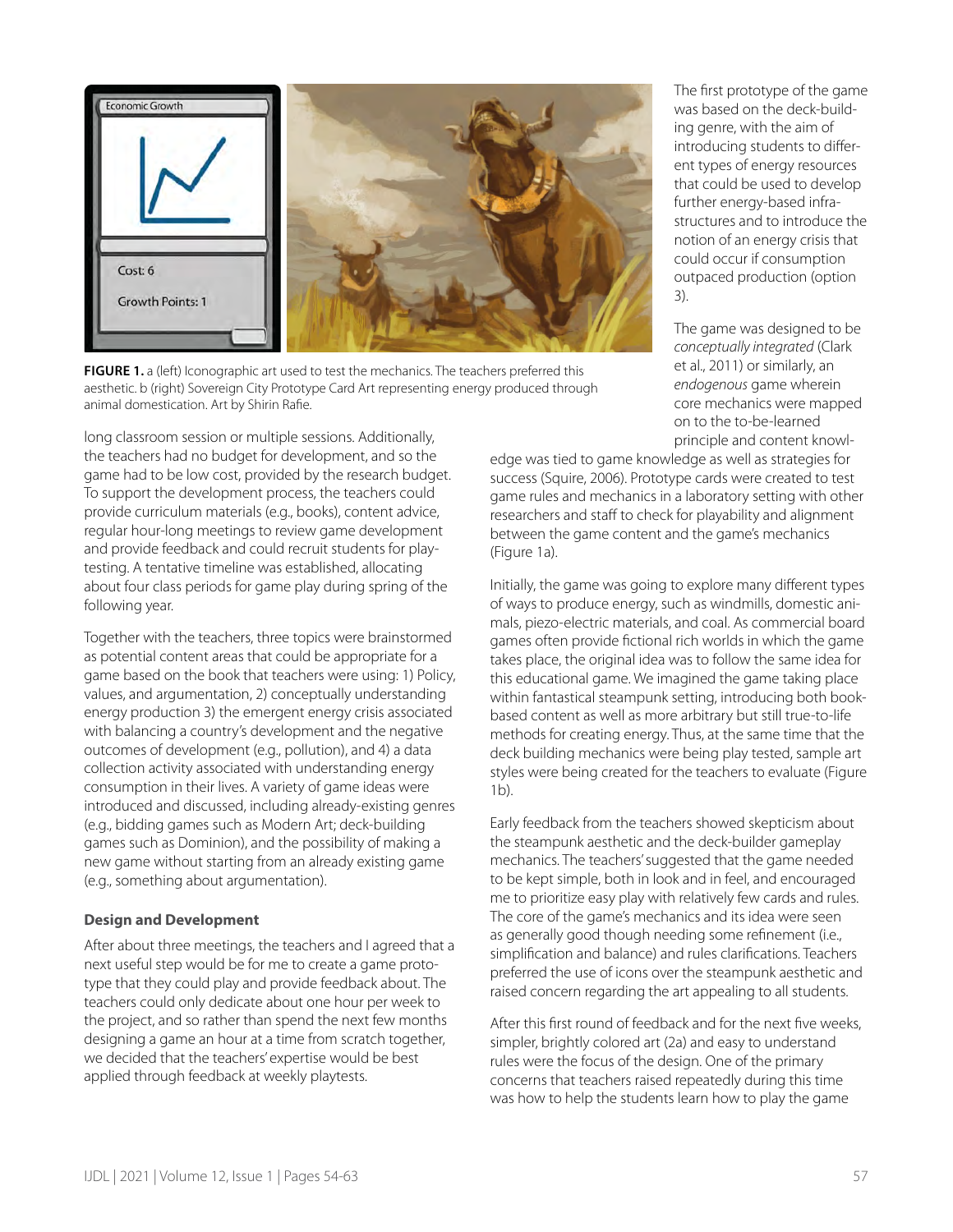

FIGURE 2. a (top left) Cards were redesigned to have simple, brightly colored graphics. b (top right) An A5-sized play-mat for each student showed how each player's cards should be arranged and included a simple review of the game rules. c (bottom) An A3-sized play-mat showed students how to set the game up. Art by Shirin Rafie.

correctly and quickly. They were concerned that students would not read the rules on their own, would not do as they were instructed, and would be confused and off-task during game play. To address the concern, the teachers assembled a slide presentation to explain how the game is played that they intended to present to students at the start of the lesson. With regards to simplifying the design, novel energy sources that were not mentioned in the book (e.g., piezoelectric materials) were removed from the game; only book-based content remained.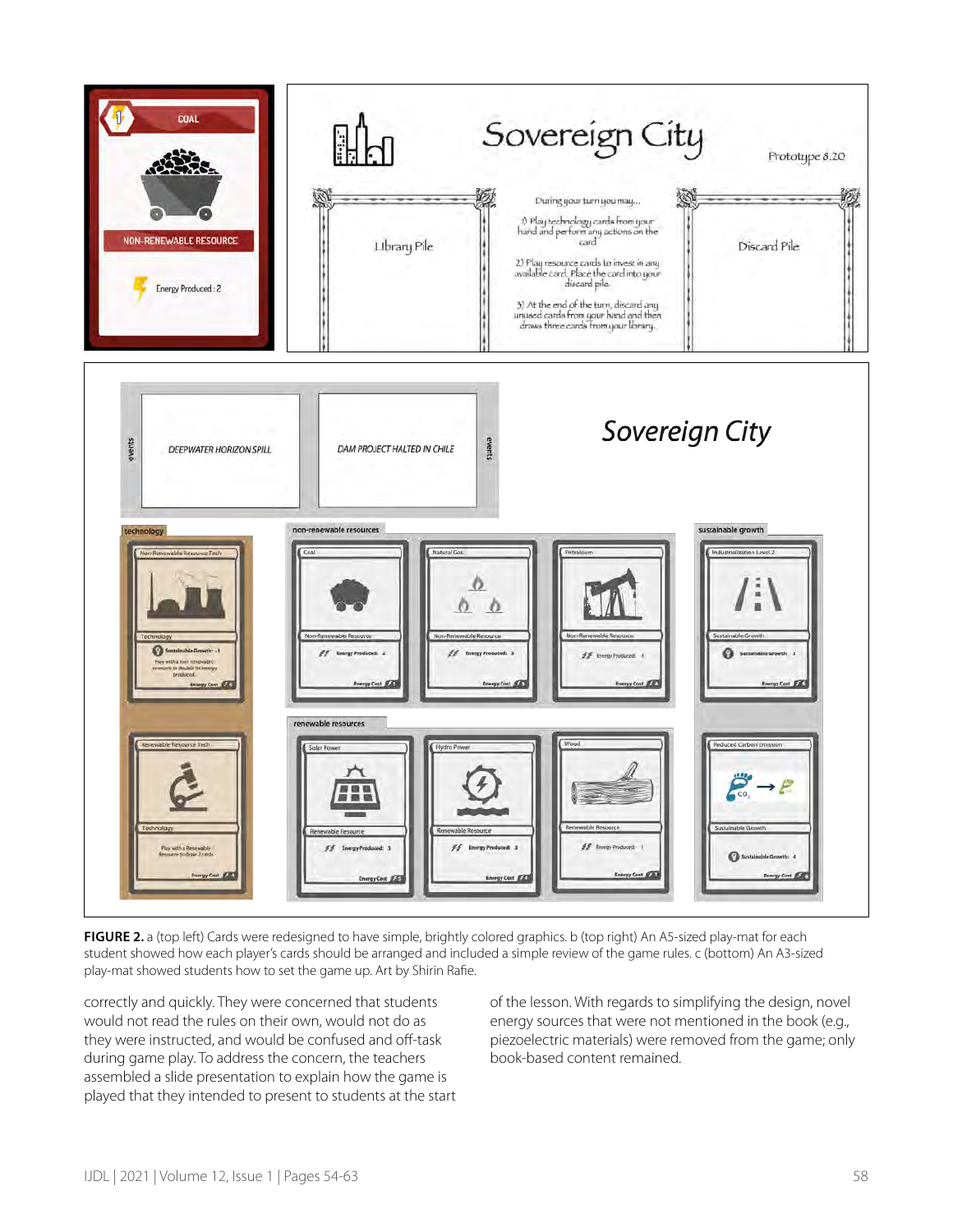The temporary art began to be replaced with a brightly colored, icon-based design (Figure 2a). Supplementary materials were created to help the students play the game, including small, A5-sized play-mat for each student to place in front of them to use (Figure 2b). These small mats also included a summary of the rules that were explained by the teachers in the presentation. Additionally, large, A3-sized "play mat" that could be placed on a table and used to help students set up the game (Figure 2c). The game is named for Singapore, a *Sovereign City*.

During these weeks of development, teachers also invited students to stay after class or after school to play the game together, gathering feedback on confusing points or clarifications needed. At the end of the five weeks, now approximately two months since the start of the development process, two copies of the playable prototype were complete.

#### *Sovereign City* **Game Play**

In the complete version of the game, *Sovereign City* can be played by three to four players, where each player starts with the same six cards stacked face down (their "deck"). Initially, their deck is composed of four "wood" and two "sustainable growth" cards. To play, players take turns drawing a hand of three cards from their deck and using these drawn cards as a form of currency with which they can selectively purchase a single new card from a central library. The central library is composed of a group of cards that count toward currency, sustainable growth, or have an effect. These cards are placed face up so all players can see them. Newly purchased cards and the spent currency are discarded at the end of each round. At the start of a new round, if a player cannot draw any cards from their deck, they may shuffle their discard pile and draw new cards from it. The game is over when three stacks of cards from the library are depleted. At the end of the game, players count the points on their sustainable growth cards and the player with the most points wins.

Playing *Sovereign City* feels a lot like playing a simplified version of the commercial game *Dominion*, as it shares many features. For example, both games include the same core actions of drawing cards, playing any action cards, buying cards, and then cleaning up all cards that were played. Both games involve central tradeoffs between economic development and victory points. Both games include cards that produce more currency and that allow special actions. At the outset of the project, the choice to use a commercial game as the basis for design was deliberate, as I thought a commercially successful game would be most likely to support students in feeling like they're *playing*, a phenomenon that I felt was essential to game-based learning. The choice to use *Dominion* in particular as the model game was my own, however, and was based on prior experience with

deck-building games. I was already familiar with 1) variations in rules across games in the genre and 2) successful strategies that emerged within games like *Dominion*. Based on this experience, I could roughly imagine that such a game might be able to be adapted for classroom use.

In deciding on the particular rules that would distinguish *Sovereign City* from *Dominion*, I drew on two sources. First, the teachers' feedback was immensely helpful for shaping the particulars of the adaptation. For example, *Dominion*, is complex, intended to be a re-playable commercial entertainment game, and is recommended for players over the age of 13. With four experienced players, one game can take around 40 minutes to complete. As teachers pointed out, the game would need to be simplified for it to be used in classrooms with middle school students, most of whom would be unfamiliar with such a game. Additionally, *Dominion's* theme being generally European and including cards such as "Market" and "Bureaucrat," had no geography content either in its mechanics or in its theme. *Sovereign City* needed cards and rules that incorporated appropriate geography concepts.

Teacher feedback, however, could not be used exclusively to drive all of the design decisions. In such cases, I developed designs based on *Dominion* or other games in the deck-building genre. For example, I also considered the two-player deck-building game *StarRealms*, where players directly work against one another as they build a fleet of starships and battle stations that can use to attack their opponent and reduce their life to zero. Contrast this with some versions of *Dominion*, where the rules are such that players mostly play alongside one another, rarely interacting while they work to build the most efficient deck economy relative to other players. When creating the rules of *Sovereign City*, I needed to actively develop rules—drawing on my knowledge of Dominion or StarRealms or any other relevant deck-building game—that would fit the project constraints.

Another way that genre was used was to help explore how such academic content would be integrated into the game (e.g., rules or otherwise). For example, in addition to integrating content into card text (e.g., coal is a non-renewable resource) and game rules (e.g., energy resources do not directly produce sustainable growth) I explored the use of strategies as a way to embed content. In commercial deck-building games, cards can be designed so that when used together. However, for players to take advantage of this synergy they must pursue it strategically, that is, they must construct their deck in a way that results in the pairings happening with more frequency. Such strategies are often abstract, but once uncovered can help to keep the game interesting, as they can make a player feel powerful when they are successful. In *Sovereign City,* strategy was used as a means for embedding content. For example, to make the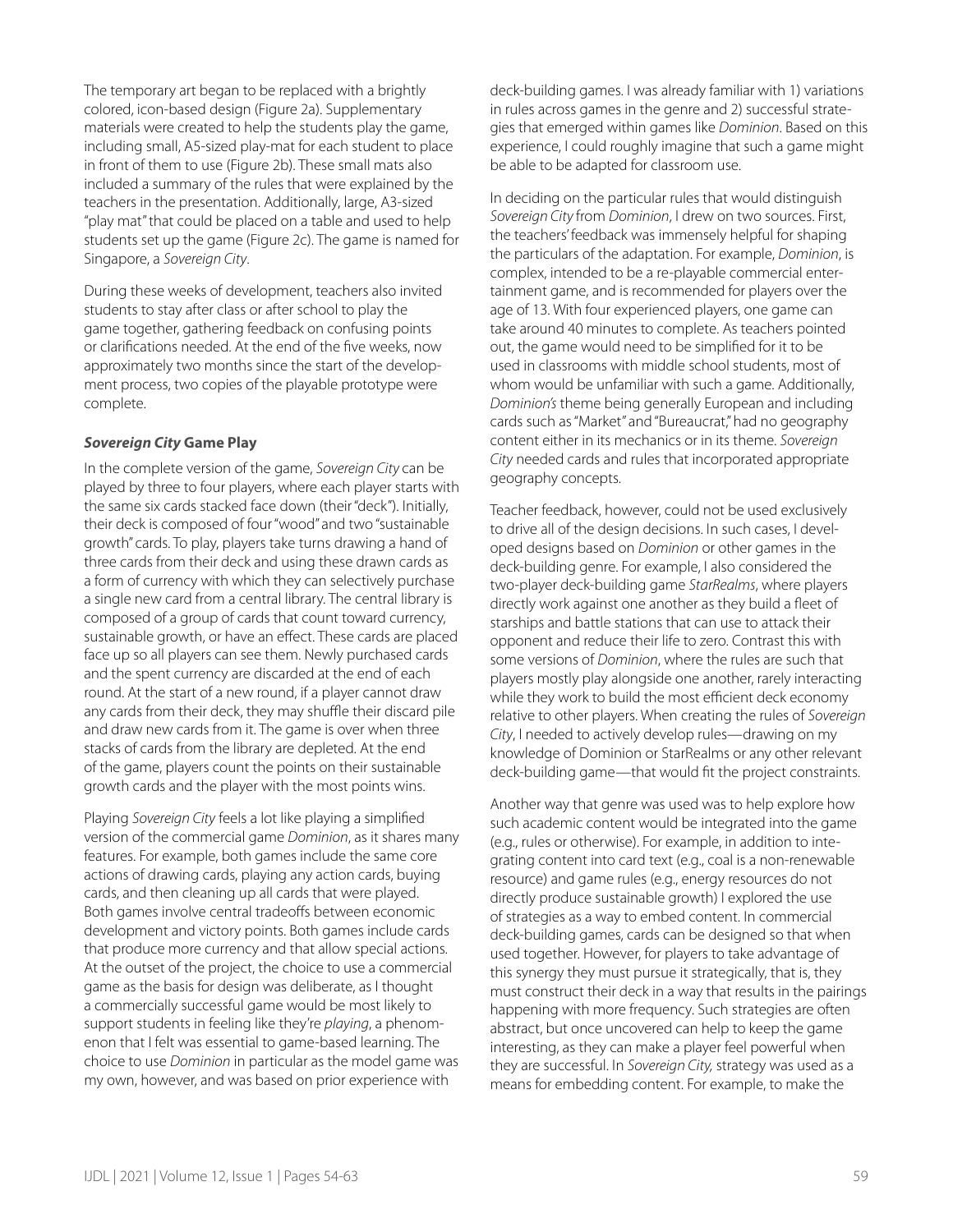| <b>SUPPORTING</b><br><b>GAME MATERIALS</b> | <b>DESCRIPTION</b>                                                                                                                                                                                                                                                                                       |
|--------------------------------------------|----------------------------------------------------------------------------------------------------------------------------------------------------------------------------------------------------------------------------------------------------------------------------------------------------------|
| Game Mats                                  | Two game mats were created to support play, including 1) A group mat that described how to<br>set up the cards for each group of students 2) an individual mat (per student) that included rule<br>reminders.                                                                                            |
| Thinking Journal<br>Prompts                | Teachers asked students to reflect on their game play and answer questions in their "thinking<br>journals."These journals were typically used in class to write reflections and turn in homework.                                                                                                        |
| Slide Decks                                | Teachers used slide presentations to introduce the game to students, to organize the class<br>experience (e.g., with a projected timer) and to modify game play (e.g., introducing new rules).<br>Separate from the game, slides were used to introduce students to relevant content through<br>lecture. |
| Curriculum Guidelines                      | Teachers created their own planning documents that outlined what material would be covered<br>during the class, when it would be covered, and how it aligned to their curricular goals.                                                                                                                  |
| Teacher Handbook                           | A document was created for distribution amongst other teachers that included an outline of the<br>game, described how it related to relevant content, and that included the game components to<br>print and play.                                                                                        |

**TABLE 1.** Supplementary material created to support game play in the curriculum.

renewable resource cards more appealing in the long run, I created a technology card that, when played with a renewable resource, could lead to a chain reaction, allowing for more cards to be drawn and used during that player's turn. This engine-building strategy can also be found in *Dominion* and allowed me to align the content-based notion that renewable energy resources are better than non-renewable energy resources long-term.

## **First Play Test**

Creating a game that can be played in a classroom context means thinking about not only the game, but also the teachers and other artifacts that accompany the game. For this project, the teachers and I collaborated on these materials, which ranged from curriculum guides that outlined content coverage per lesson (Table 1) to slide decks that could be used to explain game play to students. As a pilot, to test the game in a class-like setting, two of the teachers agreed to dedicate two classes each to the project, including one lecture on the game content and one class period to play the game.

During the pilot game play session, two groups of approximately thirty students participated in one approximately fifty-minute-long class. The teachers began class with a slide presentation explaining how to play the game. Specifically, the teacher showed students how to set the game up on the table, what each of the cards could do, and posed hypothetical questions simulating game play. For example, they presented students with a hypothetical hand of cards they could draw, showed them a corresponding game state, and asked students what actions were allowed in the given scenario. They allowed few minutes after the presentation for questions and answers before letting students free to play the game. The total set up and explanation took

approximately 12 minutes. The teacher allowed the students to play for the next ten minutes. While students played the game, a research assistant, the teacher, and I walked around the classroom to help students with rules questions.

After ten minutes had passed, approximately 22 minutes into class, the teacher asked for students' attention, and proceeded with a series of questions about their game experiences, including observations about what happened in the game and why. For example, the teacher asked, "Did you notice whether renewable resources or non-renewable resources were depleted first? Why do you think that is?" After a brief discussion, the teacher provided the students with three questions to answer for homework.

During the accompanying lecture, the teachers covered content from the book chapter. To do this, they used slides to present lecture material and actively questioned the students. For example, one of the teachers showed students a picture of a coal mine, asked students to recall what they had learned previously about the formation of coal, and to make guesses about where such coal formations might be prevalent.

This pilot game play session was felt to be a success, as it showed that students were able to successfully play the game and seem to have fun while doing so, and that teachers were able to successfully use the game in their classrooms without significant disruption to their teaching agenda. The pilot also helped us to see that the game would need to be played longer to be effective and that the game would likely thus need to cover more content. Playing the game once for ten minutes did not seem to provide students with a sufficiently substantial experience that could be leveraged in other aspects of their geography class for improved learning. Additionally, because the accompanying lecture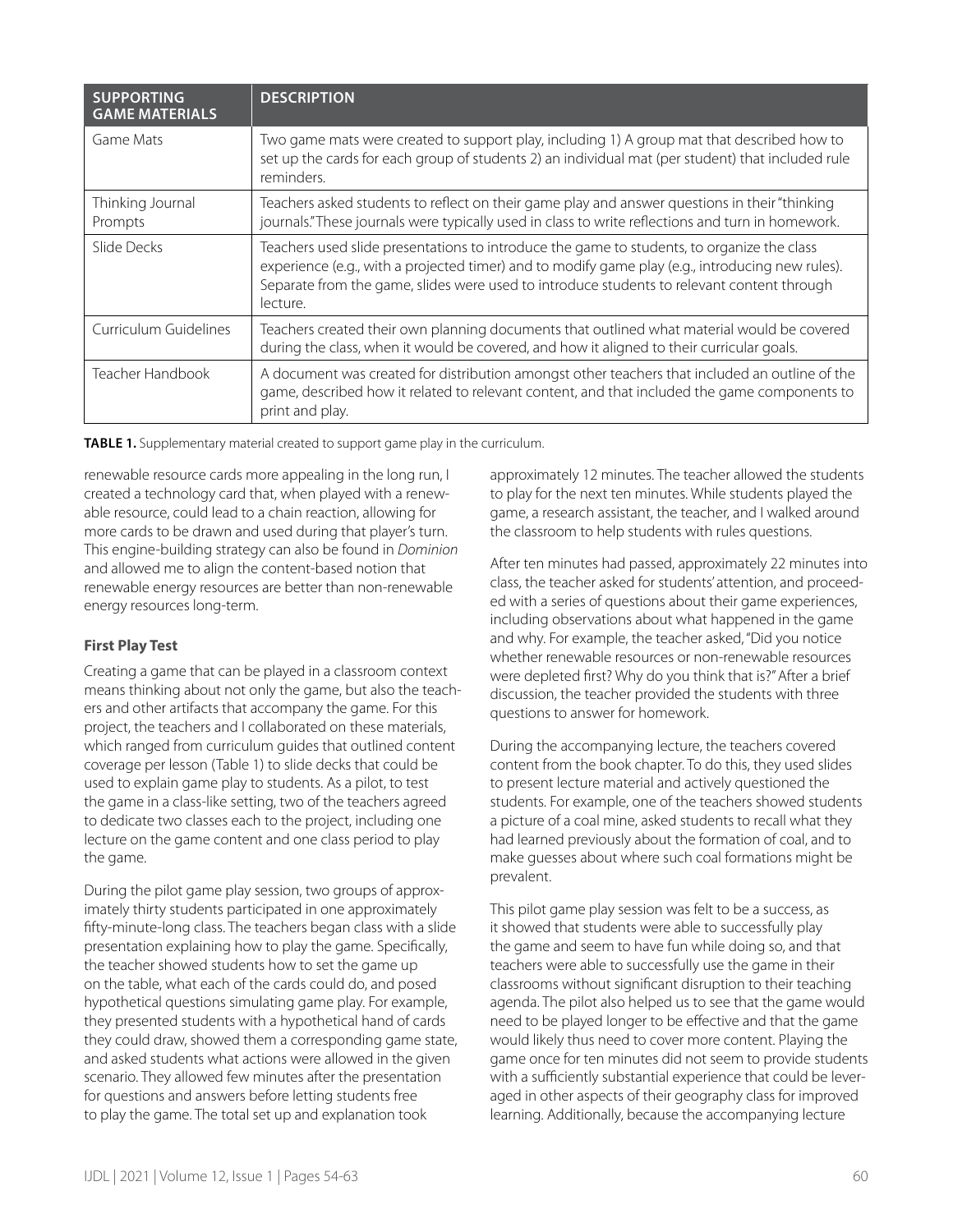needed to rapidly cover material that was in the chapter but not present in the game, there was little opportunity for synergy between students' in-game activity and course work.

Increasing the game content would mean also justify giving up so much class time for game play, which they felt could be resolved in a number of different ways. For example, they could show improved learning as a result of play, show that they are able to cover more content, that they could cover the same content more deeply, and/or they could show that students were more engaged and excited about learning. than they usually cover without the game. the game content needed to be better tied to the book. These issues were addressed in a subsequent iteration.

## **Teacher-led Design**

Once core game mechanics and art settled, changing less from week to week, teachers were able to imagine more concretely, how the game could be used or modified for use in their lessons. With this imagining, the design of the game was able to shift, moving away from major changes to mechanics, and toward how the game could cover more content. Though the game had integrated and used the required textbook content for its core mechanics, it did not cover *all* of the book material, and there was more content that the teachers felt would be necessary to cover in order to justify so much time spent on game play. Together, the teachers and I created three game variants to include this needed content.

First, the teachers noted that acquiring cards that represented non-renewable resources had no negative effect on the player and felt that the message ("It's okay to invest in non-renewables") ran against the ideas found in the textbook. Together we created a way to address the negative environmental potential of energy resources into the game, creating new rules themed after the Deepwater Horizon spill and protests to the Patagonia Dam. Originally, these two topics were designed into the game rules only. However, to ensure that the students understood the content and how game play was affected, the teachers designed the content to be introduced to the class through an interruption to typical game play, triggered with a siren to gather all students' attention. The events were summarized and projected onto a screen, with the teacher explaining what had happened and how it changed the game. After the explanation, students could resume play using the new rules.

Second, students' geography textbooks introduced the idea that differences between countries', including different resources, different energy needs, would thus lead to different solutions for developing energy resources in a sustainable fashion. To cover this topic, "country cards" were created to enable comparisons across countries, as each player drew one of four country cards, each providing a purchasing modifier for different card purchases based on characteristics of the country. Each country - China, the United States, Norway, and Singapore—had a modifier based loosely on real-world characteristics. Norway, for example, had a penalty for purchasing solar power and a bonus for purchasing hydroelectric, modeled after its geographic and infrastructure characteristics, respectively.

Finally, the teachers felt that the game's winning objective to be the player with the most sustainable growth points in your deck at the end of the game—did not convey the coordination necessary amongst countries if they wanted to tackle topics such as climate change. A different, cooperative goal was proposed—to have players work together to achieve the best score amongst them, comparing the results at the end of the game across each group of four players.

To introduce these different game rules, we began by teaching students how to play the "base" set of the game, in which students would focus on buying cards and maximizing their sustainability points. During the second week of play, students were given "country" cards to randomly choose from, affecting the materials they purchased based on their country card's different characteristics. During the third week of game play, students played as different countries again, and teachers also interrupted student game play to introduce the Deepwater Horizon event events. Finally, during the fourth week, students played cooperatively rather than competitively, trying to maximize their group scores rather than individual scores. Rather than embed all of the content into the game in the first week, we guessed that the layering of game rules would be beneficial for at least three reasons. First, by learning the basics of game play, we hoped to not burden students with rule complexity. Second, we hoped that the changes would keep the game interesting for students over the course of the four play sessions. Lastly, by purposefully changing important aspects of the game rules, we hoped students would learn better, as drawing comparisons across different models can be helpful for conceptual understanding (Marton & Pang, 2013; Rittle-Johnson & Star, 2009).

#### *Sovereign City***—Full Implementation and Postmortem**

A second full implementation of the game was played and researched before the project ended. Steps were taken to ensure that the teachers who were using the game could continue to do so, and that any teachers who would want copies of the game could obtain them. The digital materials for the game were packaged into PDFs for easy distribution, the physical prints of the cards were left with the teachers, and all design files were made available so that teachers could modify cards digitally if need be.

The project produced generally positive results. At the time of the project's closure, the game had been played by approximately 150 students and been used to produce qualitative research on how game-based learning could be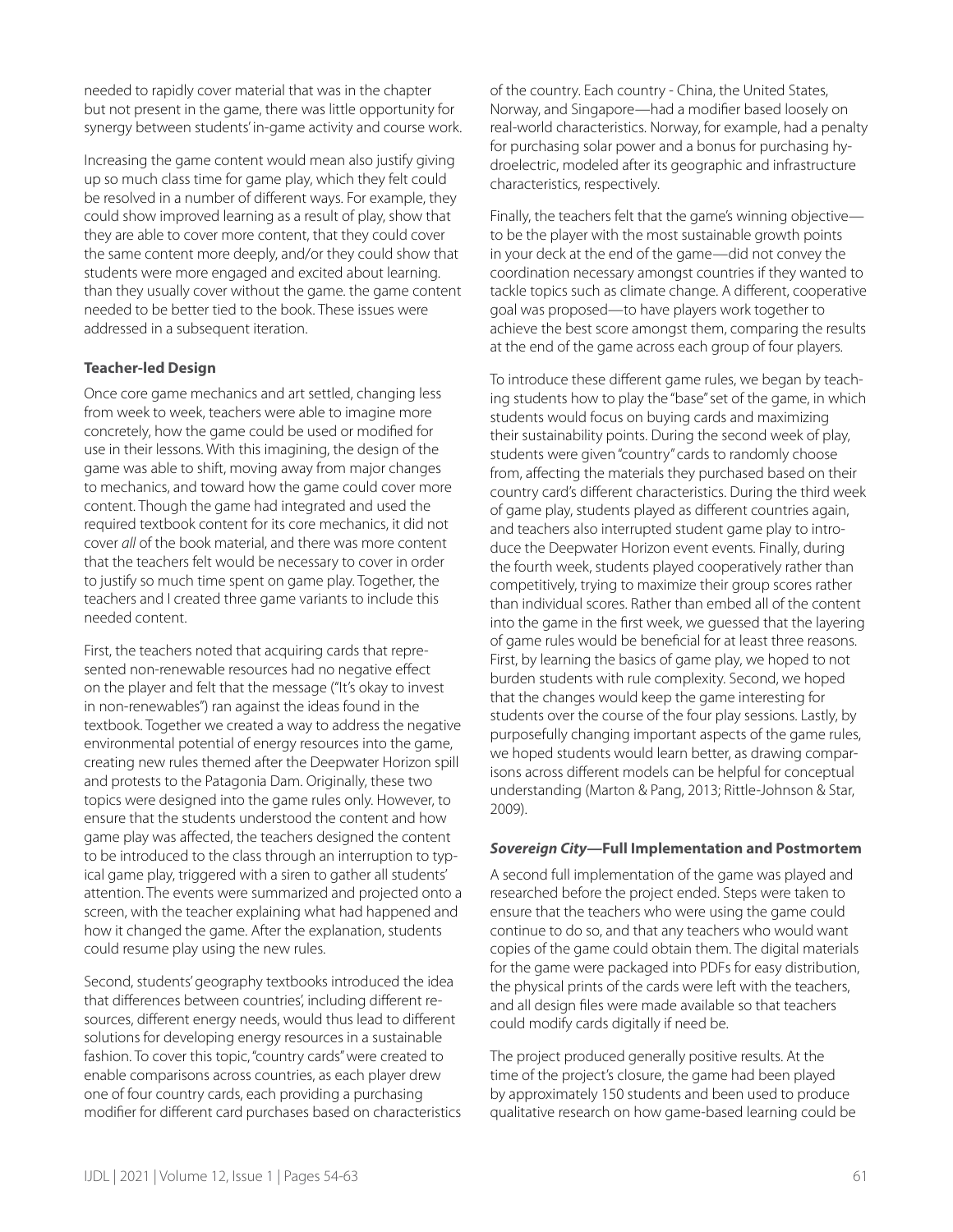better supported with considerations for student identity (Gaydos & Devane, 2019). Though quantifiable learning was not investigated, the game was useful enough to be used annually for approximately four years, until social distancing measures stopped students from attending school in person. Additionally, the teachers involved in the project were recognized with national awards for innovation in co-designing the game.

## **FUTURE WORK**

Reflecting on the development process and the final outcome suggests a fundamental misunderstanding of the nature of the games that we were trying to make in the first place. That is, initially, I had envisioned designing a game for teachers to use, where "use of the game" was limited to asking students to play the game. Instead, over the course of this project, the teachers needed to be able to use the game as they would any other pedagogical tool, adjusting it to fit their classroom and curricular needs.

The process of co-developing with the teachers was illuminating for future collaborations by providing at least one concrete heuristic to look out for in the development process. For the game *Sovereign City,* teachers proposed and created a slide deck that they could present to the class during game play that modified the rules of the game in order to cover content associated with the Deepwater Horizon Oil Spill, a topic found in their textbooks. This moment of transition can be interpreted from Wenger's (1999) description of *practice* as a response to design, and his appeal to creating *minimalist* designs that support and provide room for users' practices. Given that teaching is itself a design practice (Laurillard, 2012), it makes sense that games designed for classroom use must be designed to be regularly *redesigned by teachers.* The case here allows us to provide rich description of what this looks like in context: teachers themselves needed to be able to re-design the game through proposing new rules or introducing new components (slides) that they could see as means to achieving their own classroom goals.

Related to this design heuristic, it's worth noting also that the teachers' roles and design experiences greatly affected their view of game redesign. For example, the teachers' needed to meet particular textbook requirements in order for the games to fit within their curriculum goals and needed to redesign or supplement the game to fit meet these goals. They also had little time to dedicate to directly design the game themselves and little experience with game design. In addition to creating re-designable games, it may also be important to address the roles teachers perceive themselves to be in, the learning goals they are pursuing, and to support teachers' re-design practices and expertise.

## **REFERENCES**

Barab, S., & Squire, K. (2004). Design based research: Putting a stake in the ground. *Journal of the Learning Sciences, 13*(1), 1–14. [https://](https://doi.org/10.1207/s15327809jls1301_1) [doi.org/10.1207/s15327809jls1301\\_1](https://doi.org/10.1207/s15327809jls1301_1)

Brown, A. L., & Campione, J. (1996). Psychological learning theory and the design of innovative learning environments: On procedures, principles, and systems. In L. Schauble & R. Glaser (Eds.), *Contributions of Instructional innovation to understanding learning* (pp. 289–325). Lawrence Erlbaum Associates, Inc.

Chee, Y. S. (2013). Video games for "deep learning": Game-based learning as performance in the Statecraft X curriculum. In C. B. Lee & D. H. Jonassen (Eds.), *Fostering conceptual change with technology: Asian perspectives* (pp. 199–224). Cengage Learning.

Chee, Y. S., Liu, Y., & Hong, K. S. (2006). Weaving Pedagogy into Gaming: Learning Design Principles for Developers. *Proceedings of the 2006 Conference on Learning by Effective Utilization of Technologies: Facilitating Intercultural Understanding*, 495–498. <http://dl.acm.org/citation.cfm?id=1565941.1566040>

Chee, Y. S., Mehrotra, S., & Ong, J. C. (2014). Facilitating dialog in the game-based learning classroom: Teacher challenges reconstructing professional identity. *Digital Culture & Education, 6*(4). [http://hdl.](http://hdl.handle.net/10497/16390) [handle.net/10497/16390](http://hdl.handle.net/10497/16390)

Chee, Y. S., & Tan, K. C. D. (2012). Becoming Chemists through Gamebased Inquiry Learning: The Case of Legends of Alkhimia. *Electronic Journal of E-Learning, 10*(2).<http://hdl.handle.net/10497/16310>

Clark, D. B., D'Angelo, C. M., & Schleigh, S. P. (2011). Comparison of Students' Knowledge Structure Coherence and Understanding of Force in the Philippines, Turkey, China, Mexico, and the

United States. *Journal of the Learning Sciences*, 20(2), 207–261. <https://doi.org/10.1080/10508406.2010.508028>

Dimmock, C., & Tan, C. (2013). Educational leadership in Singapore: Tight coupling, sustainability, scalability, and succession. *Journal of Educational Administration*, 51. [https://doi.](https://doi.org/10.1108/09578231311311492) [org/10.1108/09578231311311492](https://doi.org/10.1108/09578231311311492)

Gaydos, M. (2013). Design-Based Research and Video Game Based Learning: Developing the Educational Video Game "Citizen Science." In *ProQuest LLC*. ProQuest LLC.

Gaydos, M., & Devane, B. (2019). Designing for identity in gamebased learning. *Mind, Culture, and Activity, 26*, 1–14. [https://doi.org/1](https://doi.org/10.1080/10749039.2019.1572764) [0.1080/10749039.2019.1572764](https://doi.org/10.1080/10749039.2019.1572764)

Koh, E., Kin, Y. G., Wadhwa, B., & Lim, J. (2012). *Teacher perceptions of games in Singapore schools.* Simulation & Gaming, 43(1), 51–66.

Laurillard, D. (2012). Teaching as a Design Science: Building Pedagogical Patterns for Learning and Technology. *Teaching as a Design Science: Building Pedagogical Patterns for Learning and Technology*, 1–258. <https://doi.org/10.4324/9780203125083>

Luke, A., Freebody, P., Shun, L., & Gopinathan, S. (2005). Towards Research-based Innovation and Reform: Singapore schooling in transition. *Asia Pacific Journal of Education - ASIA PAC J EDUC, 25, 5–28*. <https://doi.org/10.1080/02188790500032467>